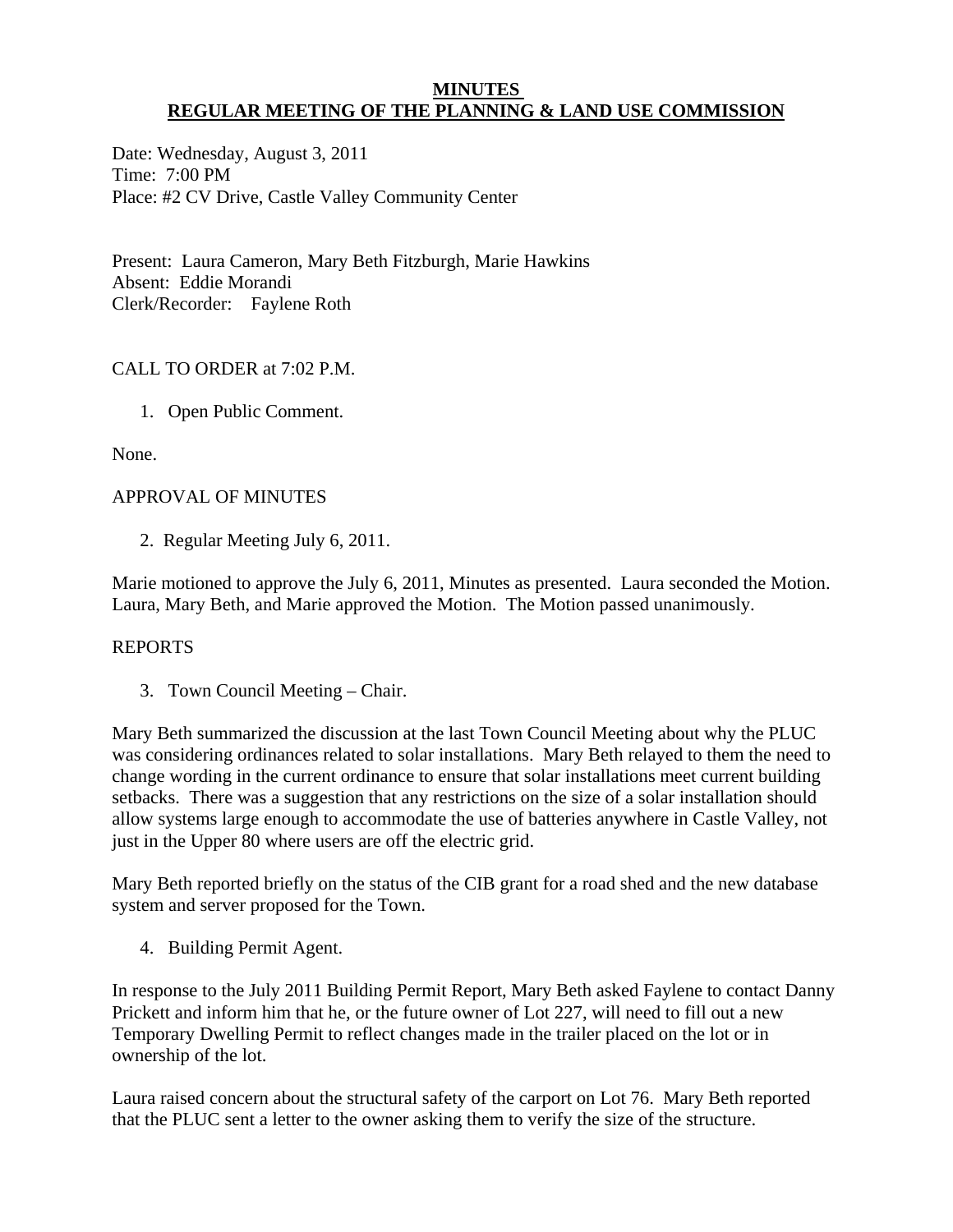Structures with less than 120 S.F. roof area do not need a permit from Castle Valley. Structures under 200 S.F. do not require a permit from Grand County.

5. Procedural Matters.

None.

### NEW BUSINESS

6. Discussion and possible action re: Decommissioning Contract for Lot 56 (Lazaris).

The owners of Lot 56 are planning to build a new residence on the property, which already has a manufactured home on it. The manufactured home is currently rented, and the owners want to continue the rental until the new residence is completed, then convert the structure to a storage building.

Since there was no building permit in the Lot 56 File for the manufactured home, Faylene contacted the Grand County Building Department to determine if a new one would be required. Jeff Whitney said that the County would not require a new building permit for a structure as old as this one. According to Jeff, if the property had no building permit to begin with, they would have been notified by the Grand County Appraisers office and would have initiated the building permit process at that time.

Mary Beth contacted the Town's attorney, Gerry Kinghorn, and reviewed an email from him. According to Kinghorn, the Town of Castle Valley would not be liable for the safety of the manufactured home and he did not think the Town could require the owners to bring the building up to code. Both Kinghorn and Whitney said that plumbing fixtures should be removed to decommission the structure so that it could not serve as a second residence. The Castle Valley Land-Use Ordinance requires that either the kitchen or bath be decommissioned.

Mary Beth reviewed the Decommissioning Contract written for the owners of Lot 56. It states that the owners must remove the stove, range, and refrigerator in order to decommission the structure and defines the terms and timeline for decommissioning and cessation of the current rental arrangement.

Changes to the wording of the signature pages will be made at the recommendation of John Cortes, Grand County Recorder.

Laura motioned to approve the Decommissioning Contract for Lot 56 as presented. Marie seconded the Motion. Laura, Mary Beth, and Marie approved the Motion. The Motion passed unanimously.

# OLD BUSINESS

7. Discussion and possible action re: assessing building permit fees (tabled).

Marie motioned to untable Item 7. Laura seconded the Motion. Laura, Mary Beth, and Marie approved the Motion. The Motion passed unanimously.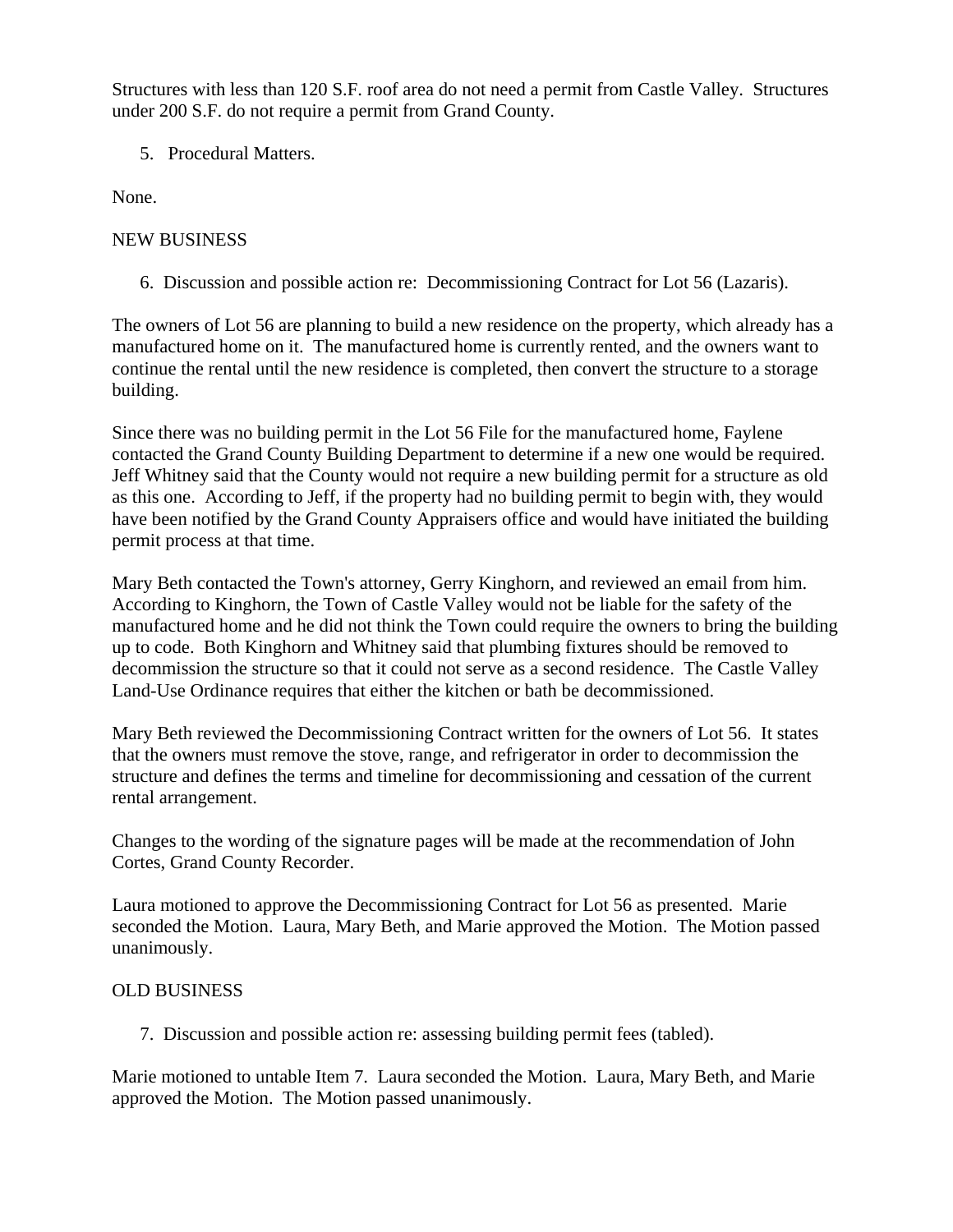Mary Beth reviewed the revisions made to the Building Permit Fee Sheet. The fee for new construction between 120-200 S.F. was reduced to \$30.00. The fee for construction projects in excess of 200 S.F. was increased to \$55.00 to cover the Road Manager's time to conduct a drainage review. The fee for a Certificate of Land Use Compliance was removed since state law does not require a permit for agricultural structures. A few minor changes were also presented.

Since it is not clear to us what the process is for approving permit fee changes, we have forwarded this revised fee sheet for the Town Council to review and approve.

Laura motioned to pass the Building Permit Fee Sheet as amended. Marie seconded the Motion. Laura, Mary Beth, and Marie approved the Motion. The Motion passed unanimously.

 8. Discussion and possible action re: regulations for solar panels, windmills and other alternative energy structures (tabled).

Marie motioned to untable Item 8. Laura seconded the Motion. Laura, Mary Beth, and Marie approved the Motion. The Motion passed unanimously.

PLUC members first reviewed comments on solar installations submitted by Rob Soldat. Then, Mary Beth reported on her discussion with Brian Murray. According to Brian, a 4-5 KW solar installation is considered an average size for residential use. He said it was difficult to set an upper range because the needs of individuals could be very different.

In Brian's opinion, wide systems were faster to install than tall systems, but he is using a new type of mounting that makes it faster. He recommended ground mounts over roof units that use thin cell technology (which are less efficient and require twice the panel size). He said that not much could be done about glare.

Brian also reported that 5-10% efficiency is gained when the angle of the panels is changed, but that most people will choose to buy extra panels rather than spend the money for a tracking system. Panels are set at the same angle as latitude of the property—between 35-40 degrees in this area. A typical panel provides 200-300 watts and is about 5 feet wide. Properties close to the rim would require larger systems because of less access to sunlight during winter months.

After some discussion, PLUC members felt that a 9 KW system would be appropriate for an upper limit; larger systems would require a Conditional Use Permit. Property owners would be required to mitigate the negative impacts of larger systems and justify why a larger system is needed through a Conditional Use Permit

The only restrictions imposed on solar installations by Grand County is height. Solar installations are considered an accessory structure and their height is restricted to 25 feet. The County inspects the mounting and wiring of the installations.

Laura motioned to retable Item 8. Marie seconded the Motion. Laura, Mary Beth, and Marie approved the Motion. The Motion passed unanimously.

9. Discussion and possible action re: reviewing and amending Ordinance 96-1: Watershed Protection Ordinance (tabled).

Left tabled.